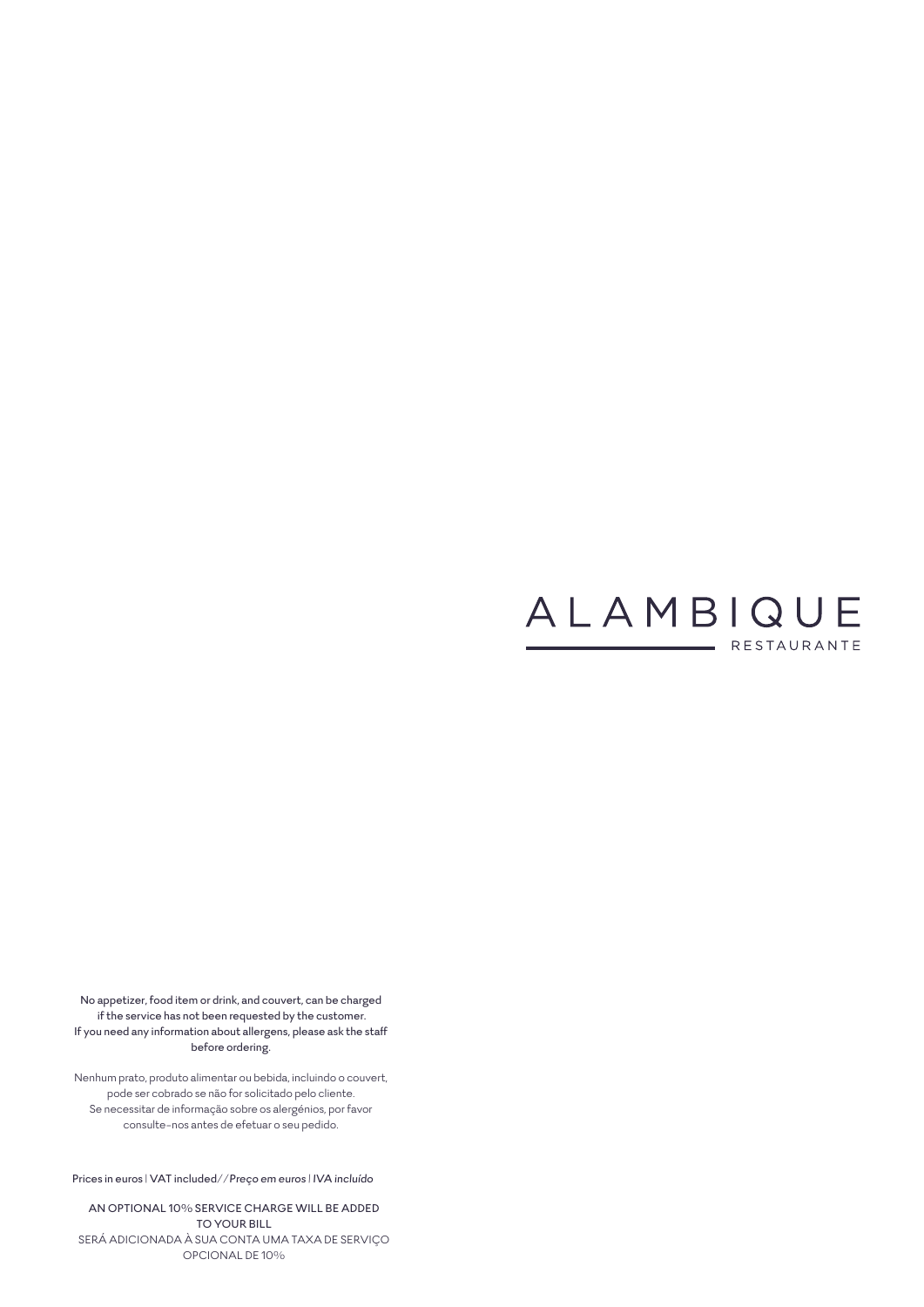### **Couvert**

Bread, butter and olive oil with balsamic vinegar Pão, manteiga e azeite com vinagre balsâmico 3

### **The soup pot**//A panela da sopa

Baked yellow pumpkin velouté, coconut milk and curry Aveludado de abóbora amarela assada, leite de coco e caril 11

Tomato and onion soup, poached egg caramelized in sugarcane honey Sopa de tomate e cebola, ovo escalfado caramelizado em mel de cana 12

Duck consommé with clams "Bulhão Pato" Style tortellini Consommé de pato com tortellini de ameijoas à Bulhão Pato 14

Lobster cappuccino flavoured with VSOP cognac caviar Cappuccino de lagosta aromatizado de cognac VSOP caviar 16

> Fish soup from our coast Sopa de peixe da nossa costa 13

Velouté vegetable cream soup from our farm Aveludado de legumes da nossa horta 11

**Calheta's sweet temptations** Os doces prazeres da Calheta

Banana nougat, mascarpone, sugarcane honey and dried fruits praline Nougat de banana, mascarpone, com mel de cana e praliné de frutos secos 11

Warm Madeira cake with sugarcane honey ice-cream Bolo Madeira tépido com gelado de mel de cana 10

Sugarcane rum bavaroise, macerated figs in cherry liqueur and balsamic vinegar Bavaroise de aguardente de cana, figos macerados em licor de ginja e balsâmico

13

Dark chocolate fondant with red berries, flavoured with crème de menthe and vanilla ice-cream Fondant de chocolate negro com frutos vermelhos, aromatizado com licor de menta e gelado de baunilha 14

Cottage cheese and passionfruit cheesecake, chocolate truffles in Madeira wine

Cheesecake de requeijão e maracujá, trufa de chocolate em vinho Madeira 13

Seasonal fruit selection Seleção de fruta da estação

11

DOP cheese plate, honey cake sand, roasted walnuts, pumpkin jam Tábua de queijo DOP, areia de bolo de mel, nozes caramelizadas, compota de abóbora

15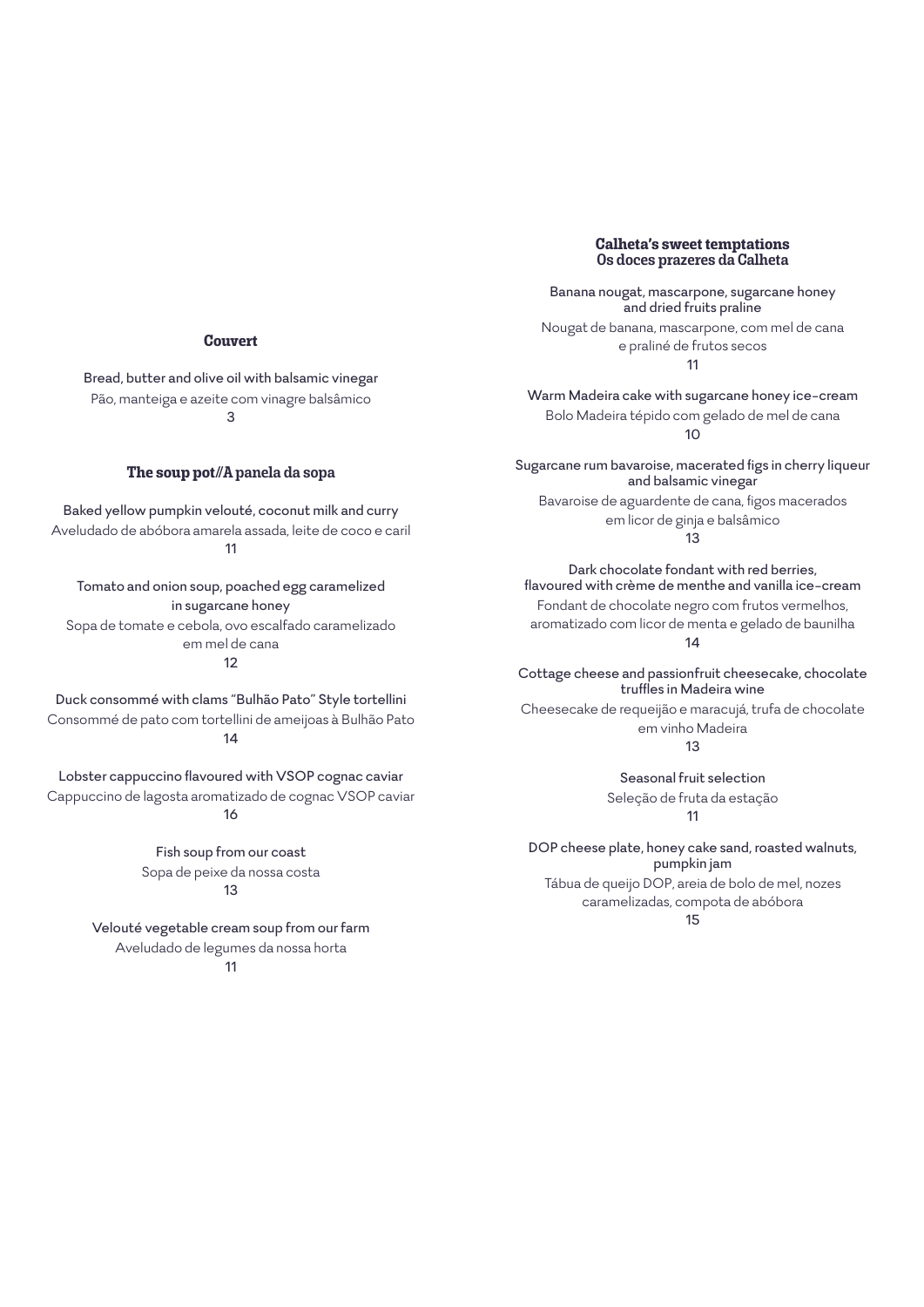### **Pasta/Risotto**

Lobster risotto nero, shrimp, lime and ParmigianoReggiano cheese flakes Risoto nero de lagosta, camarão, lascas de parmesão e lima  $25$ 

> Risotto with thin slices of codfish, leeks and dry tomatoes stewed in butter Risoto com lascas de bacalhau, alho francês e tomate seco estufado em manteiga 24

Free range chicken chow mein with sautéed oriental vegetables Chow mein de galinha do campo com legumes orientais salteados  $22$ 

Sautéed black scabbard fish tortellini nero in truffles oil and Parmigiano Reggiano flakes Tortellini nero de espada salteado em azeite de trufas e lascas de parmesão

## $24$

Spaghetti alla carbonara Esparguete à carbonara 21

**The vegetarian corner//**O cantinho vegetariano

Gluten-free rice noodles with cottage cheese, arugula, radicchio and cherry tomatoes Massa de arroz sem glúten com requeijão, rúcula, radicchio e tomate cherry

### $20$

Grape seed spaghetti, smoked salmon fragrance, fennel and arugula flakes Esparguete de grainha de uva, fragância de salmão fumado,

funcho, flocos de rúcula  $21$ 

Beetroot risotto, green asparagus, wild mushrooms, ParmigianoReggiano flakes

Risoto de beterraba, espargos verdes, cogumelos selvagens, lascas de parmesão

# $22$

Bean burger, chickpea croquettes, asparagus purée Hambúrguer de feijão, croquetes de grão-de-bico, puré de espargos

### **The startes hall**//Hall das entradas

Tuna tataki wrapped in sesame, tomato chutney and mango jelly Tataki de atum envolto em sésamo, chutney de tomate, geleia de manga 19

Beef steak carpaccio macerated in aromatic herbs, assortment of mushrooms, arugula, cherry tomato and Parmigiano Reggiano cheese flakes Carpaccio de novilho macerado em ervas aromáticas, mescla de cogumelos, rúcula, tomate cherry, lascas de parmesão  $20$ 

Caprese salad, sweet basil scented olive oil and balsamic vinegar Salada Caprese, azeite perfumado de manjericão e vinagre balsâmico 18

Foie-gras terrine, bresaola, beetroot "brigadeiro", honey and ginger fragrance with pistachio and green asparagus Terrina de foie-gras, bresaola, brigadeiro de beterraba, fragância de mel e gengibre com pistacho e espargos verdes 23

Parma Ham, sour figs in Madeira wine and balsamic vinegar, dry tomato and rosemary focaccia Presunto Parma, figos acidulados em vinho Madeira e balsâmico, focaccia de tomate seco e alecrim  $22$ 

Tiger-prawn thermidor in true oil, caviar roe, Chinese blend and fried avocado ice-cream Camarão tigre suado em azeite de trufa, ovas de caviar, mescla chinesa e gelado de abacate frito 24